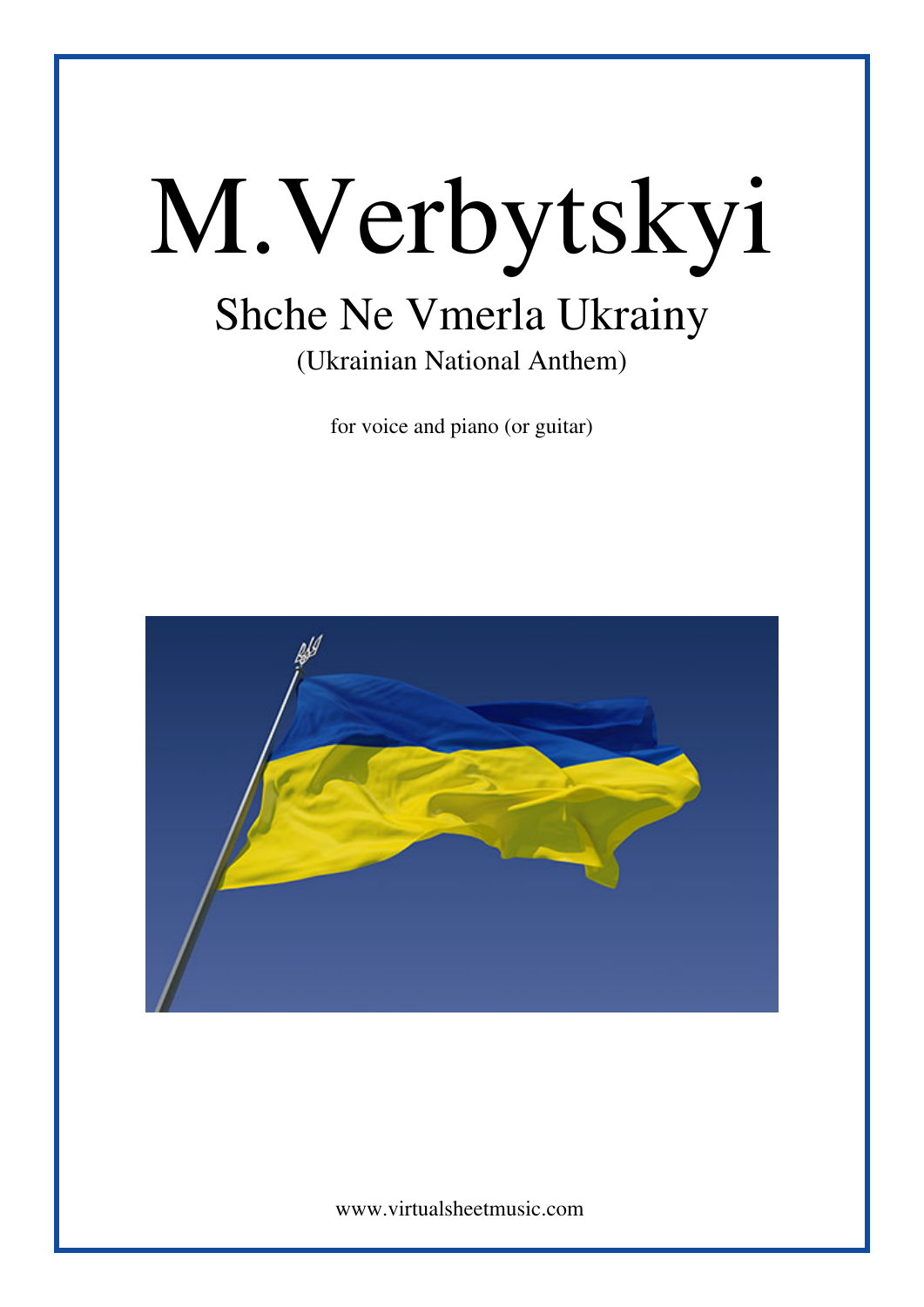### www.virtualsheetmusic.com



## Classical Sheet Music Downloads ®

#### Virtual Sheet Music PDF files - License Agreement

 Carefully read all the terms and conditions of this license agreement prior to use of this document. Use of this document whether all or a portion of this music indicates your agreement to the following terms and conditions.

Virtual Sheet Music grants you, the purchaser, a non-exclusive license to use this score (the »PDF score«), under the terms and conditions stated in this agreement.

You may:

1. Make one copy of the PDF score solely for back-up purposes.

2. Print this document for your personal use.

You may not:

1. Make copies of the PDF score in whole or in part except as expressly provided for in this agreement.

2. Make alterations or modifications to the PDF score or any copy, or otherwise attempt to discover the source code of the PDF score.

3. Sub-license, lease, lend, rent or grant other rights in all or any copy to others.

4. Make verbal or media translation of the PDF score.

5. Make telecommunication data transmission of the PDF score.

Terms:

This agreement is effective until terminated. You may terminate it at any time by destroying the PDF score, together with all copies in any form. It will also terminate if you fail to comply with any term or condition in this agreement.

NOTE: when you select Print, be certain to select the "shrink to fit" or "fit to page" option before clicking OK.

For support and assistance: support@virtualsheetmusic.com

© 1999-2022 Virtual Sheet Music - All Rights Reserved

Virtual Sheet Music, Classical Sheet Music Downloads and Virtual Sheet Music logo are all registered trademarks of Virtual Sheet Music, Inc. in USA and other countries.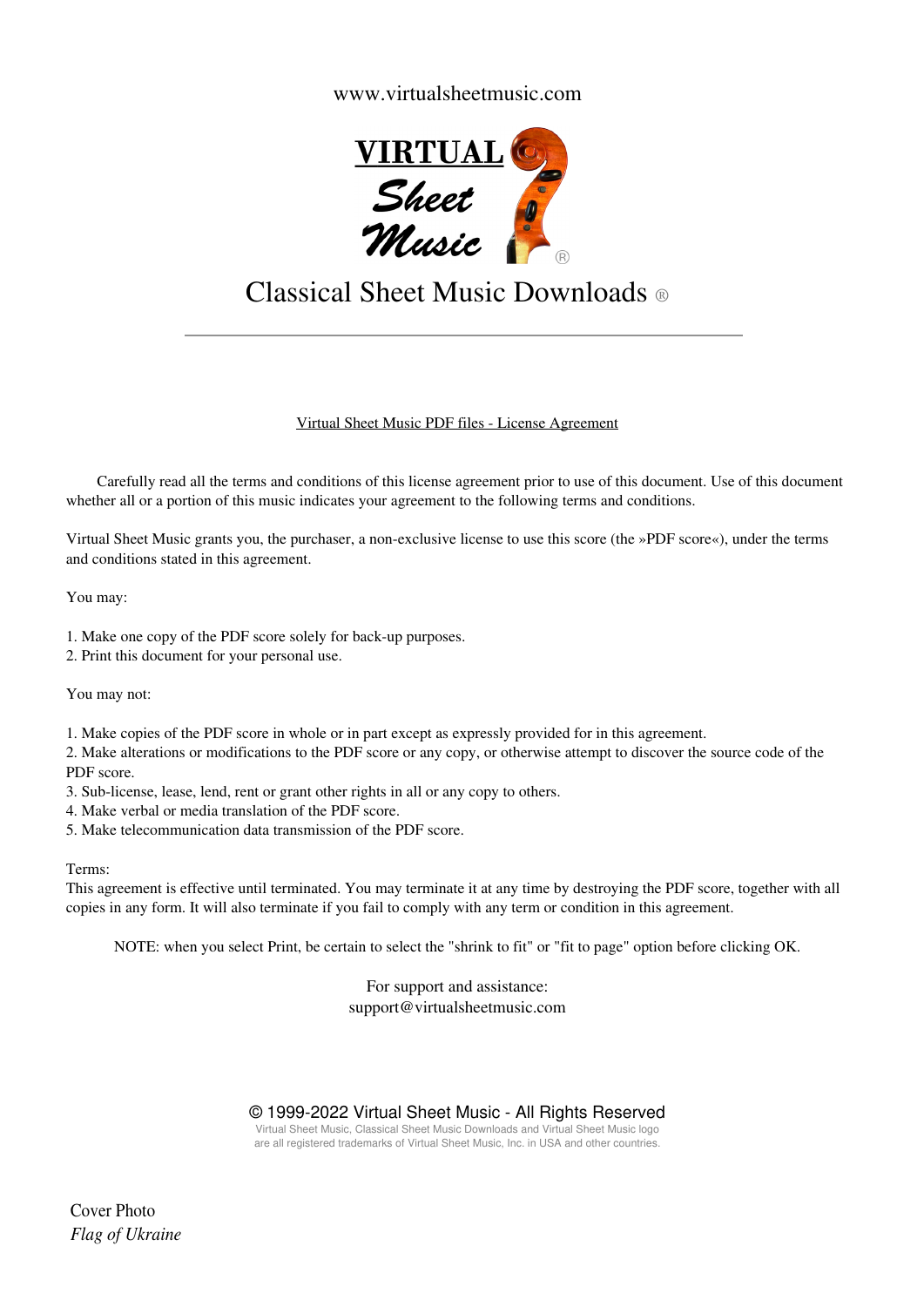## **Shche Ne Vmerla Ukrainy**

(Ukraine's Glory Has Not Yet Died, Nor Her Freedom)

**Ukrainian National Anthem** 

for voice and piano

Words by Pavlo Chubynskyi

arrangement by Fabrizio Ferrari M. Verbytskyi (1815-1870)



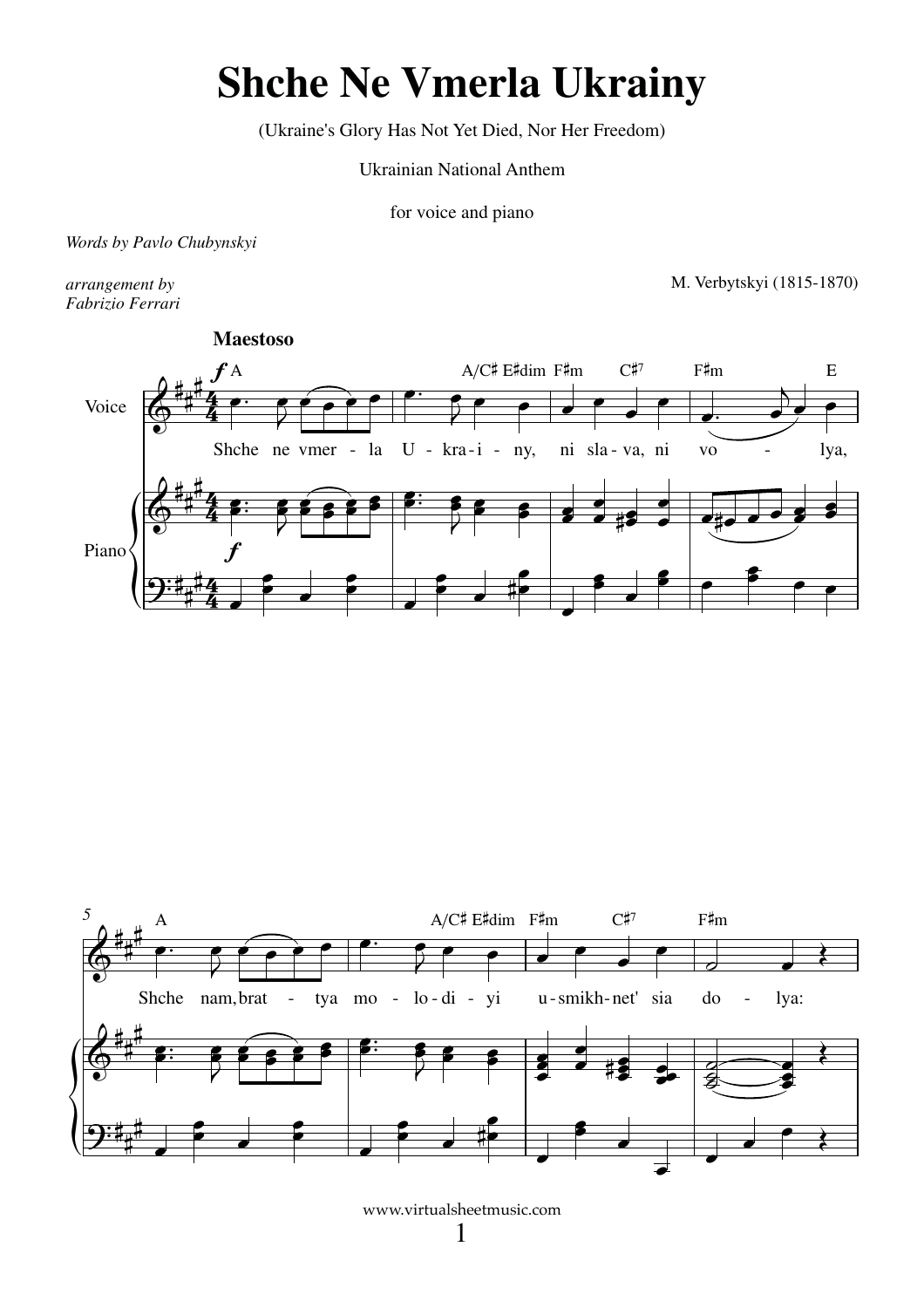M. Verbytskyi - Shche Ne Vmerla Ukrainy - for voice and piano